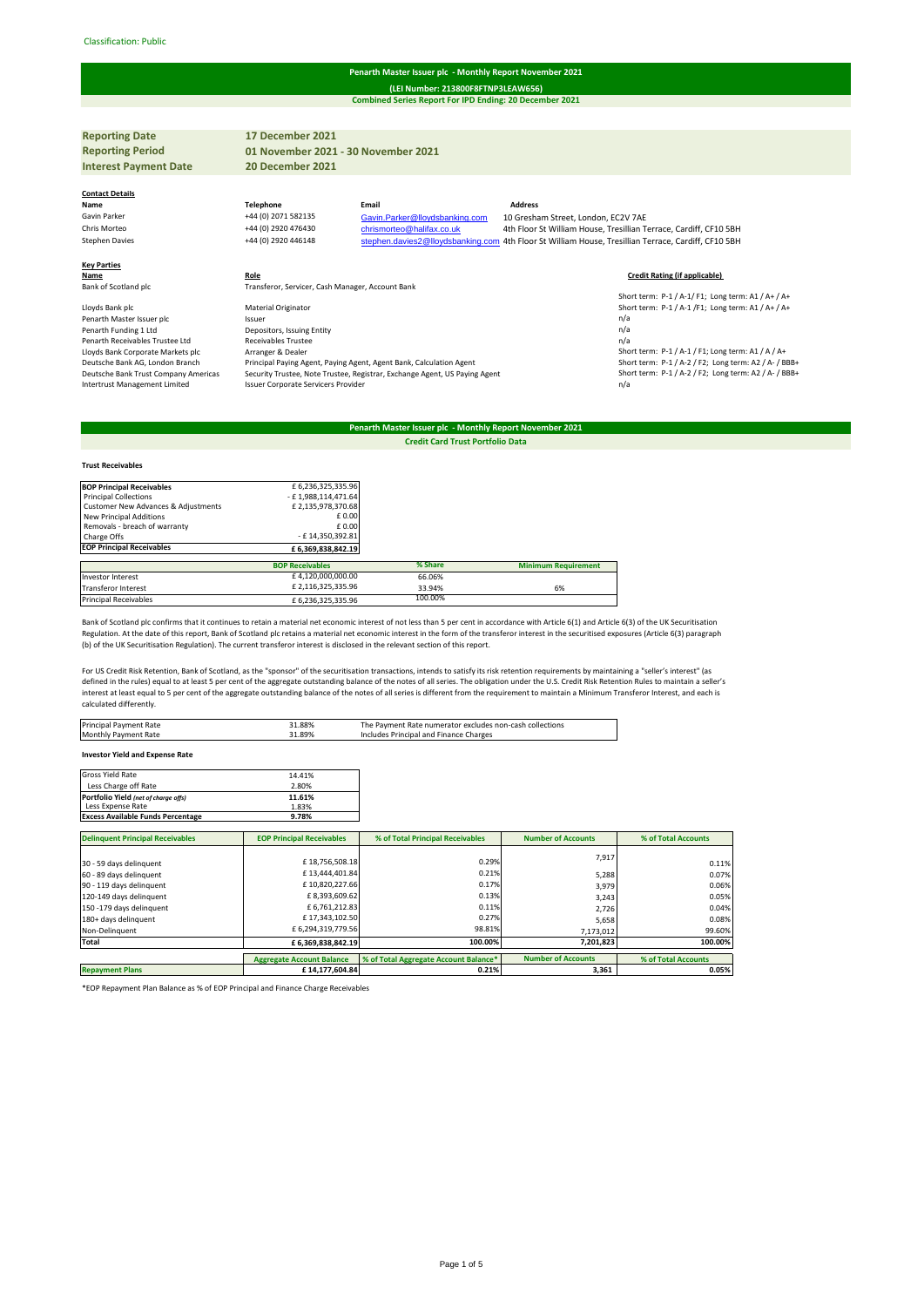# **Penarth Master Issuer plc - Monthly Report November 2021 Credit Card Trust Portfolio Data**

# **Unaudited Stratification Tables as at 30 November 2021**

| <b>Composition by Account Balance</b> | <b>Aggregate Account Balance</b> | % of Total Aggregate Account Balance | <b>Number</b><br>of Accounts | % of Total Accounts |
|---------------------------------------|----------------------------------|--------------------------------------|------------------------------|---------------------|
| <b>Credit Balance</b>                 | - £41,148,307.28                 | $-0.62%$                             | 561,074                      | 7.79%               |
| No Balance                            | £0.00                            | 0.00%                                | 2,668,792                    | 37.06%              |
| £0.01 - £5,000.00                     | £4,110,527,821.48                | 62.29%                               | 3,639,803                    | 50.54%              |
| £5,000.01 - £10,000.00                | £1,921,257,600.47                | 29.12%                               | 282,034                      | 3.92%               |
| £10,000.01 - £15,000.00               | £582,425,202.32                  | 8.83%                                | 48,710                       | 0.68%               |
| £15,000.01 - £20,000.00               | £19,456,266.25                   | 0.29%                                | 1,179                        | 0.02%               |
| £20,000.01 or more                    | £ 6,232,431.86                   | 0.09%                                | 231                          | 0.00%               |
| Total                                 | £ 6,598,751,015.10               | 100.00%                              | 7,201,823                    | 100.00%             |
|                                       |                                  |                                      |                              |                     |
| <b>Composition by Credit Limit</b>    | <b>Aggregate Account Balance</b> | % of Total Aggregate Account Balance | <b>Number</b>                | % of Total Accounts |
|                                       |                                  |                                      | of Accounts                  |                     |
| Less than £5,000.00                   | £1,955,265,088.72                | 29.63%                               | 3,884,877                    | 53.94%              |
| £5,000.01 - £10,000.00                | £2,753,880,231.86                | 41.73%                               | 2,405,107                    | 33.40%              |
| £10,000.01 - £15,000.00               | £1,812,502,825.72                | 27.47%                               | 883,448                      | 12.27%              |
| £15,000.01 - £20,000.00               | £ 61,735,976.69                  | 0.94%                                | 25,037                       | 0.35%               |
| £20,000.01 or more                    | £15,366,892.11                   | 0.23%                                | 3,354                        | 0.05%               |
| Total                                 | £ 6,598,751,015.10               | 100.00%                              | 7,201,823                    | 100.00%             |
|                                       |                                  |                                      |                              |                     |
| <b>Composition by Account Age</b>     | <b>Aggregate Account Balance</b> | % of Total Aggregate Account Balance | <b>Number</b><br>of Accounts | % of Total Accounts |
| Not More Than 6 Months                | $f$ 0.00                         | 0.00%                                |                              | 0.00%               |

| Not More Than 6 Months      | £ 0.00            | 0.00%   | $\overline{\phantom{a}}$ | 0.00%   |
|-----------------------------|-------------------|---------|--------------------------|---------|
| Over 6 Months to 12 Months  | £107.951.943.05   | 1.64%   | 75.562                   | 1.05%   |
| Over 12 Months to 24 Months | £421.373.024.80   | 6.39%   | 361.974                  | 5.03%   |
| Over 24 Months to 36 Months | £473.372.214.88   | 7.17%   | 541.468                  | 7.52%   |
| Over 36 Months to 48 Months | £463.889.986.10   | 7.03%   | 571.301                  | 7.93%   |
| Over 48 Months to 60 Months | £476.093.765.84   | 7.21%   | 591.017                  | 8.21%   |
| Over 60 Months to 72 Months | £456.799.401.23   | 6.92%   | 521.432                  | 7.24%   |
| Over 72 Months              | £4.199.270.679.20 | 63.64%  | 4.539.069                | 63.03%  |
| <b>Total</b>                | £6.598.751.015.10 | 100.00% | 7,201,823                | 100.00% |

| <b>Geographic Distribution of Accounts</b> | <b>Aggregate Account Balance</b> | % of Total Aggregate Account Balance | <b>Number</b><br>of Accounts | % of Total Accounts |
|--------------------------------------------|----------------------------------|--------------------------------------|------------------------------|---------------------|
| East Anglia                                | £826,066,739.72                  | 12.52%                               | 847,880                      | 11.77%              |
| London                                     | £455,975,834.39                  | 6.91%                                | 469.359                      | 6.52%               |
| Midlands                                   | £827,245,087.71                  | 12.54%                               | 925,546                      | 12.85%              |
| North East England                         | £810,483,875.30                  | 12.28%                               | 941,677                      | 13.08%              |
| North West England                         | £741,969,178.51                  | 11.24%                               | 845.176                      | 11.74%              |
| Scotland                                   | £594,785,541.01                  | 9.01%                                | 685,557                      | 9.52%               |
| South Central England                      | £743.640.234.92                  | 11.27%                               | 751.488                      | 10.43%              |
| South East England                         | £ 681,609,860.99                 | 10.33%                               | 678.431                      | 9.42%               |
| South West England                         | £ 630,237,526.61                 | 9.55%                                | 717.044                      | 9.96%               |
| Wales                                      | £270,669,277.73                  | 4.10%                                | 305.429                      | 4.24%               |
| Other                                      | £16,067,858.21                   | 0.24%                                | 34.236                       | 0.48%               |
| Total                                      | £6,598,751,015.10                | 100.00%                              | 7,201,823                    | 100.00%             |

# **Waterfall Penarth Master Issuer plc - Monthly Report November 2021**

| <b>Revenue Waterfall</b>                 |                |
|------------------------------------------|----------------|
| <b>Trust Finance Charge Collections</b>  | £73,853,868.54 |
| <b>Transferor Interest</b>               | £25.062.638.69 |
| Investor Interest                        | £48.791.229.85 |
| <b>Funding 1</b>                         |                |
| <b>Finance Charge Collections</b>        | £43.597.897.10 |
| Interchange                              | £4.265.845.70  |
| Recoveries                               | £927.466.03    |
| Investment proceeds                      | £ 21.02        |
| Principal Funding Account Interest       | £0.00          |
| Interest accrued on Accumulation Reserve | £0.00          |
| <b>Accumulation reserve Draw Amount</b>  | £0.00          |
|                                          |                |

| Total LNI Available Funds         | £48,791,229.85 |
|-----------------------------------|----------------|
| <b>Application of Funds:</b>      |                |
| Senior Cost Items                 | £31,298.31     |
| Monthly Distribution Amount       | £2,907,246.47  |
| Servicer Payment                  | £3,447,229.92  |
| Aggregate Investor Default Amount | £9,480,521.80  |
| <b>Excess Available Funds</b>     | £32,924,933.35 |
| Monthly expenses loan amount      | £0.00          |
| Accumulation reserve funding      | £0.00          |
| Junior costs items                | £1,600.00      |
| <b>Excess Spread</b>              | £32,923,333.35 |

### **Principal Waterfall**

| <b>Trust Principal Collections</b>                              | £1,988,114,471.64 |
|-----------------------------------------------------------------|-------------------|
| Distributed to Funding 1                                        | £ 0.00            |
| <b>Funding 1</b>                                                |                   |
| <b>Principal Collections</b>                                    | £ 0.00            |
| Investor Defaults transferred from LNI Available Funds          | £9,480,521.80     |
| <b>Total LNI Available Principal Amounts</b>                    | £9,480,521.80     |
| <b>Application of Funds:</b>                                    |                   |
| Senior costs shortfall                                          | £ 0.00            |
| Monthly distribution shortfall                                  | £ 0.00            |
| Servicer payment shortfall                                      | £ 0.00            |
| Expenses loan shortfall                                         | £ 0.00            |
| Accumulated principal deposited to Principal Funding Account    | £ 0.00            |
| Principal payments                                              | £ 0.00            |
| Targeted pre-funding amounts deposited to Principal Funding A/c | £ 0.00            |
| Loss make Up (Investor Defaults) transferred to Investment A/c  | £9,480,521.80     |
| Total                                                           | £9.480.521.80     |

**Any cash injected into the structure by the sponsor, originator or third parties or other support provided during the period**

None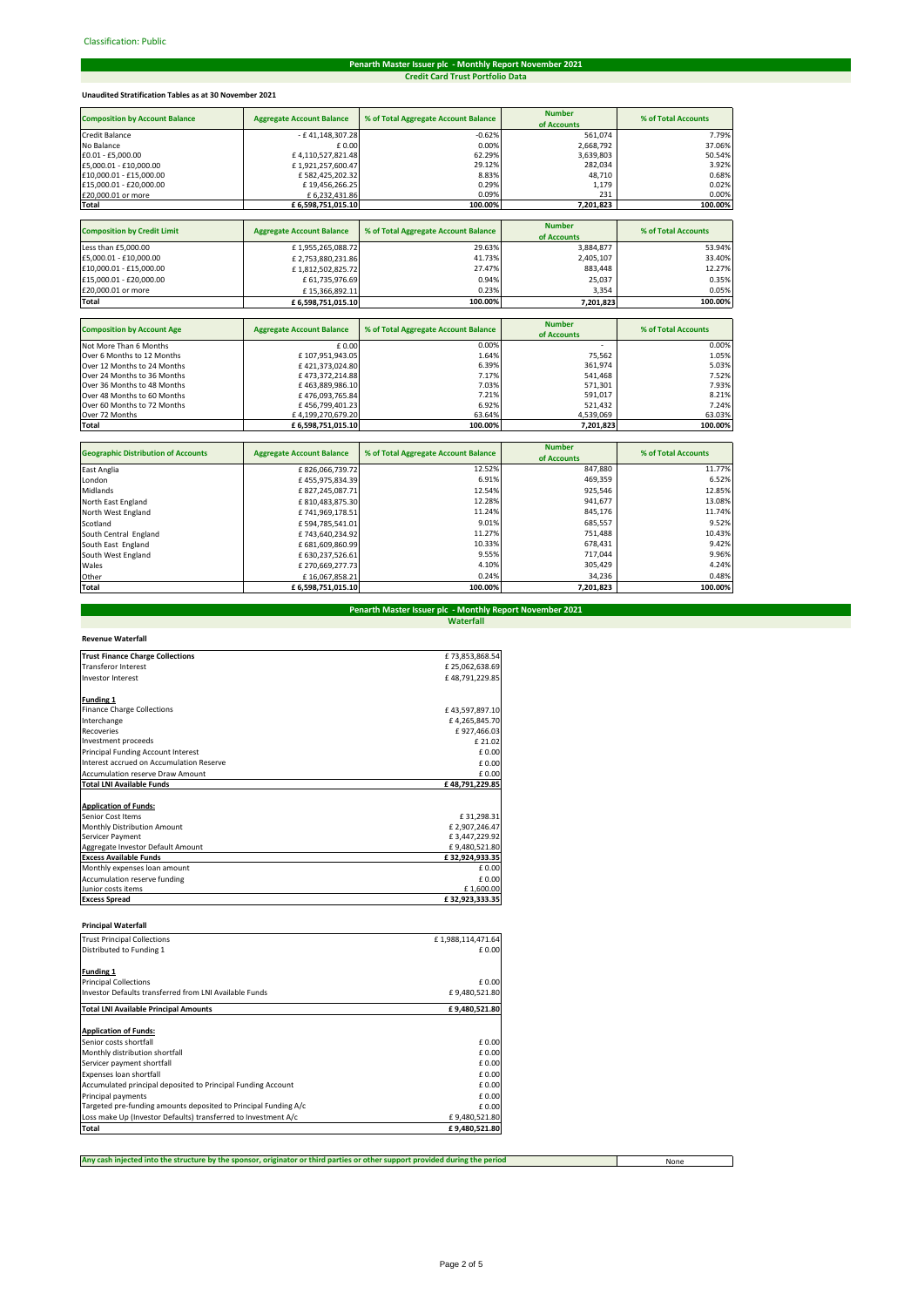# **Penarth Master Issuer plc - Monthly Report November 2021 Notes in Issue as at 30 November 2021**

| Series Name                                                     | Class A: Series 2013-1 A2                       | Class A: Series 2018-1 A2               | Class A: Series 2018-2 A2                   |
|-----------------------------------------------------------------|-------------------------------------------------|-----------------------------------------|---------------------------------------------|
| <b>Issue Date</b>                                               | 21 November 2013                                | 26 March 2018                           | 10 October 2018                             |
| <b>ISIN</b>                                                     | XS0991658989                                    | XS1779703286                            | XS1885682978                                |
|                                                                 |                                                 | XS1779703013                            |                                             |
| Cusip<br><b>Stock Exchange Listing</b>                          | n/a<br>LSE                                      | n/a<br>LSE                              | n/a<br>LSE                                  |
| Original Rating*                                                | Aaa/AAA/AAA                                     | Aaa/AAA/AAA                             | Aaa/AAA**                                   |
| Current Rating*                                                 | Aaa/AAA**                                       | Aaa/AAA/AAA                             | Aaa/AAA**                                   |
| Currency                                                        | GBP                                             | GBP                                     | GBP                                         |
| <b>Issue Size</b><br>Issue Size (GBP Equivalent)                | £1,300,000,000<br>£1,300,000,000                | £300,000,000<br>£300,000,000            | £500,000,000<br>£500,000,000                |
| <b>Outstanding Amount (GBP)</b>                                 | £1,300,000,000                                  | £300,000,000                            | £500,000,000                                |
| Nominal Liquidation Amount (GBP)                                | £1.300.000.000                                  | £300,000,000                            | £500,000,000                                |
| Scheduled Redemption Date                                       | 18 September 2025 ****                          | 18 March 2023                           | 18 September 2025                           |
| <b>Final Maturity Date</b><br>Reference Rate                    | 18 September 2027****<br>Compounded Daily SONIA | 18 March 2025<br>Compounded Daily SONIA | 18 September 2027<br>Compounded Daily SONIA |
| <b>Current Reference Rate</b>                                   | 0.04615%                                        | 0.04615%                                | 0.04615%                                    |
| Margin                                                          | 0.450%                                          | 0.515%                                  | 0.892%                                      |
| Expected Interest Amount***                                     | £565,475.07                                     | £147,590.14                             | £411,243.84                                 |
| Interest Amount Paid***<br>Interest paid in currency of Note    | £565,475.07<br>n/a                              | £147,590.14<br>n/a                      | £411,243.84<br>n/a                          |
| <b>Interest Shortfall</b>                                       | £0.00                                           | £0.00                                   | £0.00                                       |
| Cumulative Interest Shortfall                                   | £0.00                                           | £0.00                                   | £0.00                                       |
| Scheduled Principal Payment***                                  | £0.00                                           | £0.00                                   | £0.00                                       |
| Principal Amount Paid***<br><b>Principal Shortfall</b>          | £0.00<br>£0.00                                  | £0.00<br>£0.00                          | £0.00<br>£0.00                              |
| <b>Cumulative Principal Shortfall</b>                           | £0.00                                           | £0.00                                   | £0.00                                       |
|                                                                 |                                                 |                                         |                                             |
| Series Name                                                     | Class A: Series 2019-1 A2                       | Class A: Series 2019-1 A3               |                                             |
| <b>Issue Date</b>                                               | 22 July 2019                                    | 22 July 2019                            |                                             |
| <b>ISIN</b>                                                     | XS2022169788                                    | XS2022173384                            |                                             |
| Cusip                                                           | XS2022173038<br>n/a                             | n/a                                     |                                             |
| <b>Stock Exchange Listing</b>                                   | LSE                                             | LSE                                     |                                             |
| Original Rating*                                                | Aaa/AAA/AAA                                     | Aaa/AAA**                               |                                             |
| Current Rating*                                                 | Aaa/AAA/AAA                                     | Aaa/AAA**                               |                                             |
| Currency<br><b>Issue Size</b>                                   | GBP<br>£300,000,000                             | GBP<br>£500,000,000                     |                                             |
| Issue Size (GBP Equivalent)                                     | £300,000,000                                    | £500,000,000                            |                                             |
| <b>Outstanding Amount (GBP)</b>                                 | £300,000,000                                    | £500,000,000                            |                                             |
| Nominal Liquidation Amount (GBP)                                | £300,000,000                                    | £500,000,000                            |                                             |
| Scheduled Redemption Date<br><b>Final Maturity Date</b>         | 18 July 2022<br>18 July 2024                    | 18 July 2024<br>18 July 2026            |                                             |
| Reference Rate                                                  | Compounded Daily SONIA                          | Compounded Daily SONIA                  |                                             |
| <b>Current Reference Rate</b>                                   | 0.04615%                                        | 0.04615%                                |                                             |
| Margin                                                          | 0.700%                                          | 0.850%                                  |                                             |
| Expected Interest Amount***<br>Interest Amount Paid***          | £196,247.67<br>£196,247.67                      | £392,832.88<br>£392,832.88              |                                             |
| Interest paid in currency of Note                               | n/a                                             | n/a                                     |                                             |
| <b>Interest Shortfall</b>                                       | £0.00                                           | £0.00                                   |                                             |
| Cumulative Interest Shortfall                                   | £0.00                                           | £0.00                                   |                                             |
| Scheduled Principal Payment***                                  | £0.00                                           | £0.00<br>£0.00                          |                                             |
| Principal Amount Paid***<br>Principal Shortfall                 | £0.00<br>£0.00                                  | £0.00                                   |                                             |
| Cumulative Principal Shortfall                                  | £0.00                                           | £0.00                                   |                                             |
|                                                                 |                                                 |                                         |                                             |
| Series Name                                                     | Class B: Series 2014-2 B1                       | Class C: Series 2014-2 C1               | Class D: Series 2014-2 D1                   |
| <b>Issue Date</b>                                               | 20 October 2014                                 | 20 October 2014                         | 20 October 2014                             |
| <b>ISIN</b>                                                     | XS1117709219                                    | XS1117709649                            | XS1117710142                                |
| Cusip                                                           | n/a                                             | n/a                                     | n/a                                         |
| Stock Exchange Listing<br>Original Rating*                      | LSE<br>Aa3/A+/A                                 | LSE<br>Baa1/A-/BBB+                     | LSE<br>n/a                                  |
| Current Rating*                                                 | Aa3/AA-/A                                       | A3/A/BBB+                               | n/a                                         |
| Currency                                                        | GBP                                             | GBP                                     | GBP                                         |
| <b>Issue Size</b><br>Issue Size (GBP Equivalent)                | £600,000,000                                    | £120,000,000                            | £500,000,000                                |
| <b>Outstanding Amount (GBP)</b>                                 | £600,000,000<br>£600,000,000                    | £120,000,000<br>£120,000,000            | £500,000,000<br>£500,000,000                |
| Nominal Liquidation Amount (GBP)                                | £600,000,000                                    | £120,000,000                            | £500,000,000                                |
| <b>Scheduled Redemption Date</b>                                | 18 September 2025                               | 18 September 2025                       | 18 September 2028                           |
| <b>Final Maturity Date</b>                                      | 18 September 2027                               | 18 September 2027                       | 18 September 2030                           |
| Reference Rate                                                  | Compounded Daily SONIA                          | Compounded Daily SONIA                  | Compounded Daily SONIA                      |
| Current Reference Rate<br>Margin                                | 0.04615%<br>1.327%                              | 0.04615%<br>1.827%                      | 0.04615%<br>0.580%                          |
| Expected Interest Amount***                                     | £722,314.52                                     | £197,065.64                             | £274,476.71                                 |
| Interest Amount Paid***                                         | £722,314.52                                     | £197,065.64                             | £274,476.71                                 |
| Interest paid in currency of Note                               | n/a                                             | n/a                                     | n/a                                         |
| <b>Interest Shortfall</b>                                       | £0.00                                           | £0.00                                   | £0.00                                       |
| Cumulative Interest Shortfall<br>Scheduled Principal Payment*** | £0.00<br>£0.00                                  | £0.00<br>£0.00                          | £0.00<br>£0.00                              |
| Principal Amount Paid***                                        | £0.00                                           | £0.00                                   | £0.00                                       |
| <b>Principal Shortfall</b>                                      | £0.00                                           | £0.00                                   | £0.00                                       |
| Cumulative Principal Shortfall                                  | £0.00                                           | £0.00                                   | £0.00                                       |

\* Rating - Moody's/S&P/Fitch

\*\* Rating - Moody's/Fitch

\*\*\* Includes payment up to interest payment date.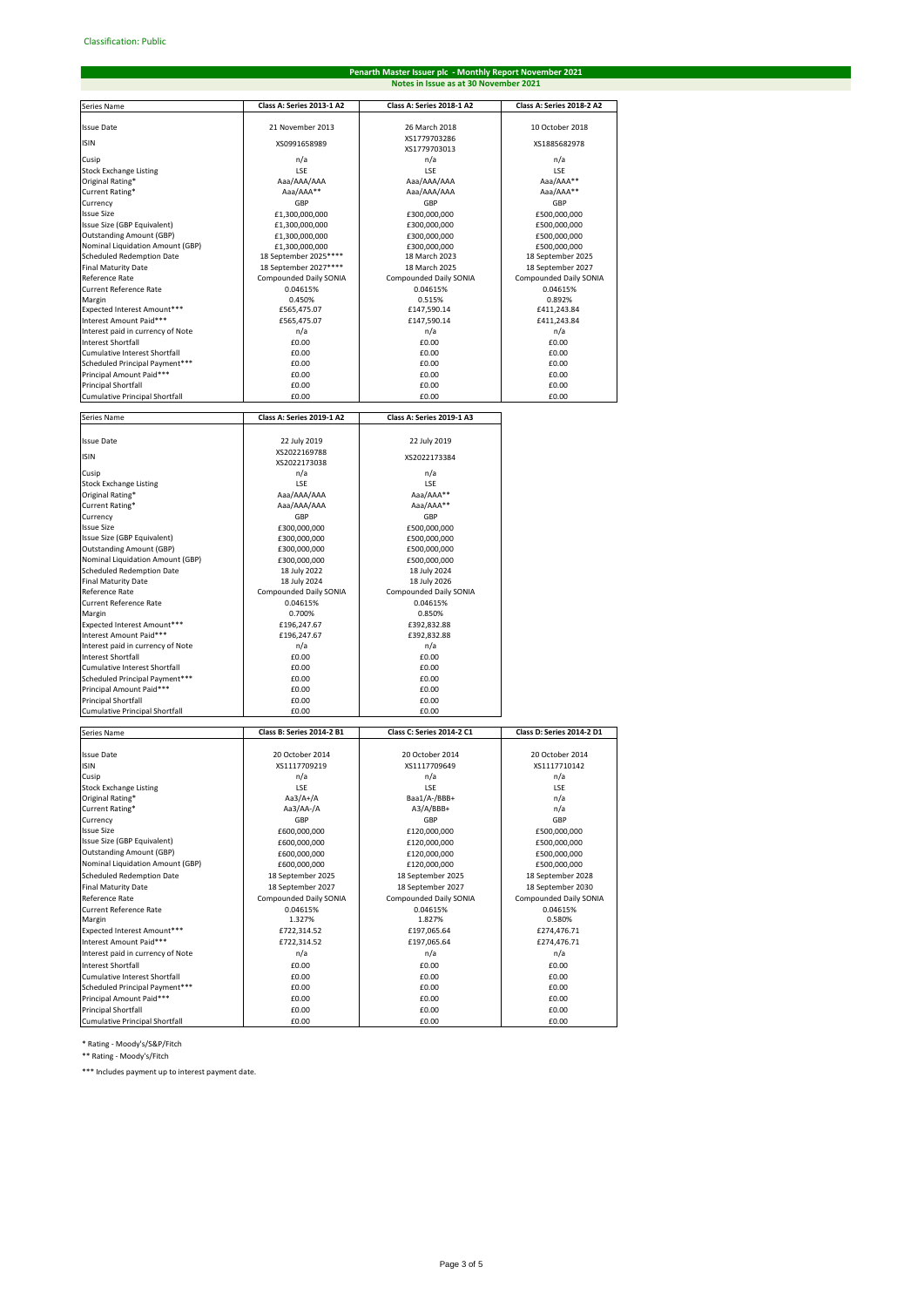# Classification: Public#

#### **Credit Enhancement Penarth Master Issuer plc - Monthly Report November 2021**

# **Credit Enhancement**

| <b>Credit Enhancement</b> |                                   |            |                    |                                     |  |
|---------------------------|-----------------------------------|------------|--------------------|-------------------------------------|--|
|                           | <b>Nominal Liquidation Amount</b> | % of Total | <b>Enhancement</b> | <b>Required Credit Enhancement*</b> |  |
| Class A Notes             | £2,900,000,000                    | 70.4%      | 29.6%              | 15.5%                               |  |
| Class B Notes             | £600,000,000                      | 14.6%      | 15.0%              | 9.0%                                |  |
| Class C Notes             | £120,000,000                      | 2.9%       | 12.1%              | 7.0%                                |  |
| Class D Notes             | £500,000,000                      | 12.1%      |                    |                                     |  |
|                           |                                   |            |                    |                                     |  |

Total notes 64,120,000,000 100.0% **I** 

\* Credit enhancement represents subordinated notes as a proportion of total notes in issue. Required credit enhancement is currently 15.5% for 2018-1 A2 and 2018-2 A2 notes, 15.0% for the 2013-1 A2 note, 14.5% for 2019-1 A2 notes and 11.0% for the 2019-1 A3 note.

All Class A notes will benefit from the highest then outstanding requirement, currently 15.5% credit enhancement until the 2018-2 A2 note redeems, which is expected in September 2025.

The numbers stated above are exclusive of any Required Series Cash Reserve Account Amount, where applicable (typically 3.77% of the Nominal Liquidation Amount of the Related Loan Note<br>where the Originator Rating Trigger is

# **Excess Available Funds Percentage**

| <b>Reserves</b>                                         |       |  |
|---------------------------------------------------------|-------|--|
| <b>Excess Available Funds - 3 Month Average Trigger</b> | 0%    |  |
| 3 Month Average                                         | 9.33% |  |
| 2 Month Previous                                        | 8.62% |  |
| 1 Month Previous                                        | 9.58% |  |
| <b>Current Month</b>                                    | 9.78% |  |

# **Accumulation Reserve**

| Accumulation Reserve - Required Amount |  |
|----------------------------------------|--|
| Accumulation Reserve - Actual Amount   |  |
|                                        |  |

**Series Cash Reserve**<br>Series Cash Reserve - Required Amount **£0.00 Example 2.000 Example 2.000** 

Series Cash Reserve - Actual Amount<br>Provides liquidity support in relation to shortfalls of interest payable on certain Class A series. A Cash Reserve Fund will be funded upon the requisite ratings downgrage.

(See Ratings Triggers).

# **Ratings and Triggers Penarth Master Issuer plc - Monthly Report November 2021**

|                                      |                      | <b>Required Rating</b>                 | <b>Current Rating</b>           |                                                                       |
|--------------------------------------|----------------------|----------------------------------------|---------------------------------|-----------------------------------------------------------------------|
| <b>Transaction Party</b>             | <b>Name</b>          | (Moody's/S&P/Fitch)                    | (Moody's/S&P/Fitch)             | <b>Consequences of Trigger Breach</b>                                 |
| Account Banks:                       | Bank of Scotland plc | Short Term: P-1 / A-1 / F1             | Short term: P-1 / A-1/ F1; Long | Within 60 days from the downgrade below the minimum rating            |
| - Trust Account Bank                 |                      | Long Term: A2/ n/a / A                 | term: A1 / A+ / A+              | open substitute accounts at a suitable Qualified Institution and      |
| - Funding 1 Account Bank             |                      |                                        |                                 | transfer all funds standing to the credit of the accounts to the      |
| - Issuer Account Bank                |                      |                                        |                                 | substitute accounts.                                                  |
| Series Cash Reserve Account          | Bank of Scotland plc | Moody's - Short term P1, long term A2; | Short term: P-1 / A-1/ F1; Long | Requirement to increase the series cash reserve account to the        |
| (Bank of Scotland plc credit rating) |                      | S&P - Short term A2                    | term: A1 / A+ / A+              | specified targeted amount for certain class A notes (where stated     |
|                                      |                      |                                        |                                 | in the Final Terms or Drawdown Prospectus for the specific notes).    |
|                                      |                      |                                        |                                 |                                                                       |
| Transferor                           | Bank of Scotland plc | Long Term: Baa2, BBB+, BBB+            | Short term: P-1 / A-1/F1; Long  | Notification Event taking place and legal title to the Receivables to |
|                                      |                      |                                        | term: A1 / A+ / A+              | be transferred to the Receivables Trustee.                            |
|                                      |                      |                                        |                                 |                                                                       |
| <b>Material Originator</b>           | Lloyds Bank plc      | Long Term: Baa2,BBB+,BBB+              | Short term: P-1 / A-1 /F1; Long | Perfection of Title                                                   |
|                                      |                      |                                        | term: A1 / A+ / A+              | Rapid amortisation of notes, principal and interest paid monthly      |
|                                      |                      |                                        |                                 | and all series of notes become pass through.                          |

# **Non Rating Triggers**

| ניספויי מיישטח ושיר             |                                                                                                                                                                                                                                                                                                                                                                                                                                                                                                                                                                                                                                                                                                                                                                           |                                                                                                                                                                 |                   |
|---------------------------------|---------------------------------------------------------------------------------------------------------------------------------------------------------------------------------------------------------------------------------------------------------------------------------------------------------------------------------------------------------------------------------------------------------------------------------------------------------------------------------------------------------------------------------------------------------------------------------------------------------------------------------------------------------------------------------------------------------------------------------------------------------------------------|-----------------------------------------------------------------------------------------------------------------------------------------------------------------|-------------------|
| <b>Events</b>                   | <b>Test</b>                                                                                                                                                                                                                                                                                                                                                                                                                                                                                                                                                                                                                                                                                                                                                               | <b>Consequence</b>                                                                                                                                              | <b>Occurrence</b> |
| <b>Early Redemption Events</b>  | Breach of Minimum Transferor Interest (<6%);<br>Excess Available Funds trigger (3 month average less than or equal to<br>$0\%$ );<br>- Principal outstanding of the notes is higher than the eligible receivables<br>available in the trust:<br>- Any series not paid down on its scheduled redemption date;<br>Trust Pay Out Events;<br>Trust Series Pay Out Events; and<br>Taxes imposed on Funding 1 Loan Note Issuer.                                                                                                                                                                                                                                                                                                                                                 | Rapid Amortisation (or, in some cases, Regulated Amortisation on<br>notes issued prior to 2019).                                                                | No                |
| Servicer Termination Events     | Servicer Insolvency Event;<br>Unremedied Servicer payment default;<br>Failure to comply with any of its other covenants or obligations;<br>Non permitted delegation by the Servicer of its duties; and<br>Any representation, warranty or certification was incorrect when made<br>and which has a Material Adverse Effect on the interests of the Investor<br>Beneficiaries and is unremedied for a period of 60 days.                                                                                                                                                                                                                                                                                                                                                   | Termination of appointment of Servicer.                                                                                                                         | <b>No</b>         |
| Cash Manager Termination Events | Cash Manager Insolvency Event;<br>Unremedied default;<br>Failure to comply with any of its other covenants or obligations;<br>Non permitted delegation by the Cash Manager of its duties; and<br>Any representation, warranty or certification was incorrect when made<br>and which has a Material Adverse Effect on the interests of the Investor<br>Beneficiaries and is unremedied for a period of 60 days.                                                                                                                                                                                                                                                                                                                                                            | Termination of appointment of Cash Manager.                                                                                                                     | <b>No</b>         |
| <b>Notification Events</b>      | Insolvency Event in relation to the Transferor;<br>- Transferor fails to pay any sum due from it to the Receivables Trustee<br>within permitted time and is not remedied; and<br>- Transferor's long-term senior unsecured indebtedness as rated by any of<br>S&P, Moody's or Fitch were to fall below BBB+, Baa2 or BBB+.                                                                                                                                                                                                                                                                                                                                                                                                                                                | Obligors being notified of the sale to the Receivables Trustee and<br>legal title to the Securitised Portfolio being transferred to the<br>Receivables Trustee. | <b>No</b>         |
| <b>Issuer Events of Default</b> | Various occurrences, including:<br>- Non-payment of interest or principal on any note of the relevant Note<br>Series;<br>Material breach of contractual obligations by the Issuer;<br>- Judgment is made against the Issuer and continues unsatisfied;<br>Enforcement action is taken against the assets of the Issuer;<br>- Insolvency event in relation to the Issuer;<br>- An order is made or an effective resolution is passed for the winding-up,<br>liquidation or dissolution of the Issuer;<br>- Failure by the Issuer to take any action to perform and comply with its<br>obligations under the Related Documents; and<br>- It becomes unlawful for the Issuer to perform or comply with its<br>obligations under or in respect of the notes of a Note Series. | An Enforcement Notice may be issued to the Issuer declaring the<br>Notes to be immediately due and payable and the security<br>enforced.                        | <b>No</b>         |

Ratings values taken at 30 November 2021